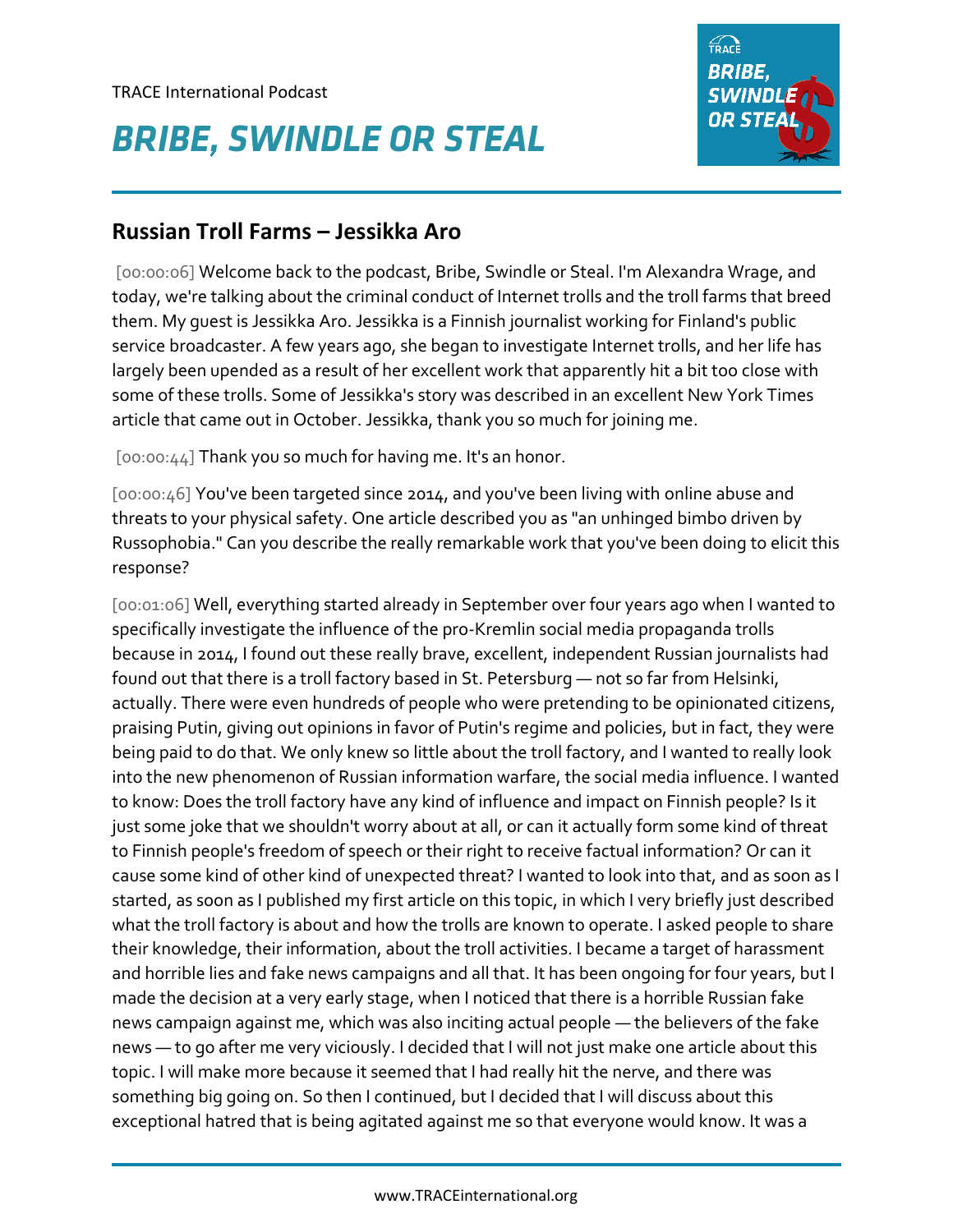very new phenomenon also in Finland that a journalist would become a target of such harassment, so it was actually news. I made it clear that this is happening, but I won't let it influence in my work too much, so I continued my investigation.

[00:04:00] I'm always curious about how these stories initially develop. How was the troll farm first identified?

[00:04:07] First, there was word on the street in St. Petersburg that there is — in Olgino on the outskirts of St. Petersburg — but there is a new kind of office being set up in which youngsters, like kids in their 20s or so, are being recruited to work not as trolls, yet social media propagandists. I interviewed one Russian journalist who had infiltrated the factory, a really brave woman journalist, Alexandra Garmazhapova. She told me that it was really easy to get a job at the troll factory at that time, so already in 2013. Her job interviewer had been really enthusiastic about telling about his own personal connections with members of the Russian Duma and Russian officials. It seemed to be really well connected to the Russian regime and political leadership — at least, the supervisors of the troll factory. Then in 2013, Alexandra and some other super Russian journalists, they worked at the factory. They started to publish their stories. But it took some time. It was super interesting that until the knowledge of the Russian articles became noticed in the West in 2014, there was one big article by BuzzFeed when BuzzFeed had gained access to hacked e-mails and leaked emails between the troll factory supervisors and some troll factory workers. These hacks were originally published in Russia, but BuzzFeed had also gotten their hands to them, and they found some strategy papers written by the troll factory supervisors. They found out that the strategy of the troll factory was to change the balance of commenting online about Russia and Kremlin. The troll factory wanted to push the pro-Kremlin narrative on online comment sections and on social media platforms. Then they started to put out this — as Alexandra, the Russian journalist, told very specifically — they started to put out and update fake profiles on the back of Vkontakte, the Russian equivalent of Facebook, then to Facebook, to Twitter, as well as different blog platforms. It was super, super powerful already in 2014 because then I read from The Guardian newspaper, the British newspaper, their social media manager told publicly in a small article that they received tens of thousands of pro-Kremlin troll comments under each piece of news that they published about the Ukrainian situation, which already back then in 2014 had slid into a full-blown war because Russia was waging war against Ukraine. I gathered some of that information that had already been published about the troll factory and its activities, and we had already at that time pro-Kremlin trolls in the Finnish information sphere doing all kinds of operations. I collected all that, and already in Finland, we had our then-defense minister, for example, ask a well-known cybersecurity expert who told publicly that they receive troll comments on their Twitter and Facebook sites whenever they comment, for example, Ukraine issues. It was clear on September 2014 that something was already happening. Something was out of place in the Finnish public debate sphere. Also, Finnish opinion leaders were being attacked and influenced by these operators. But I wanted to know how they really influenced the general public.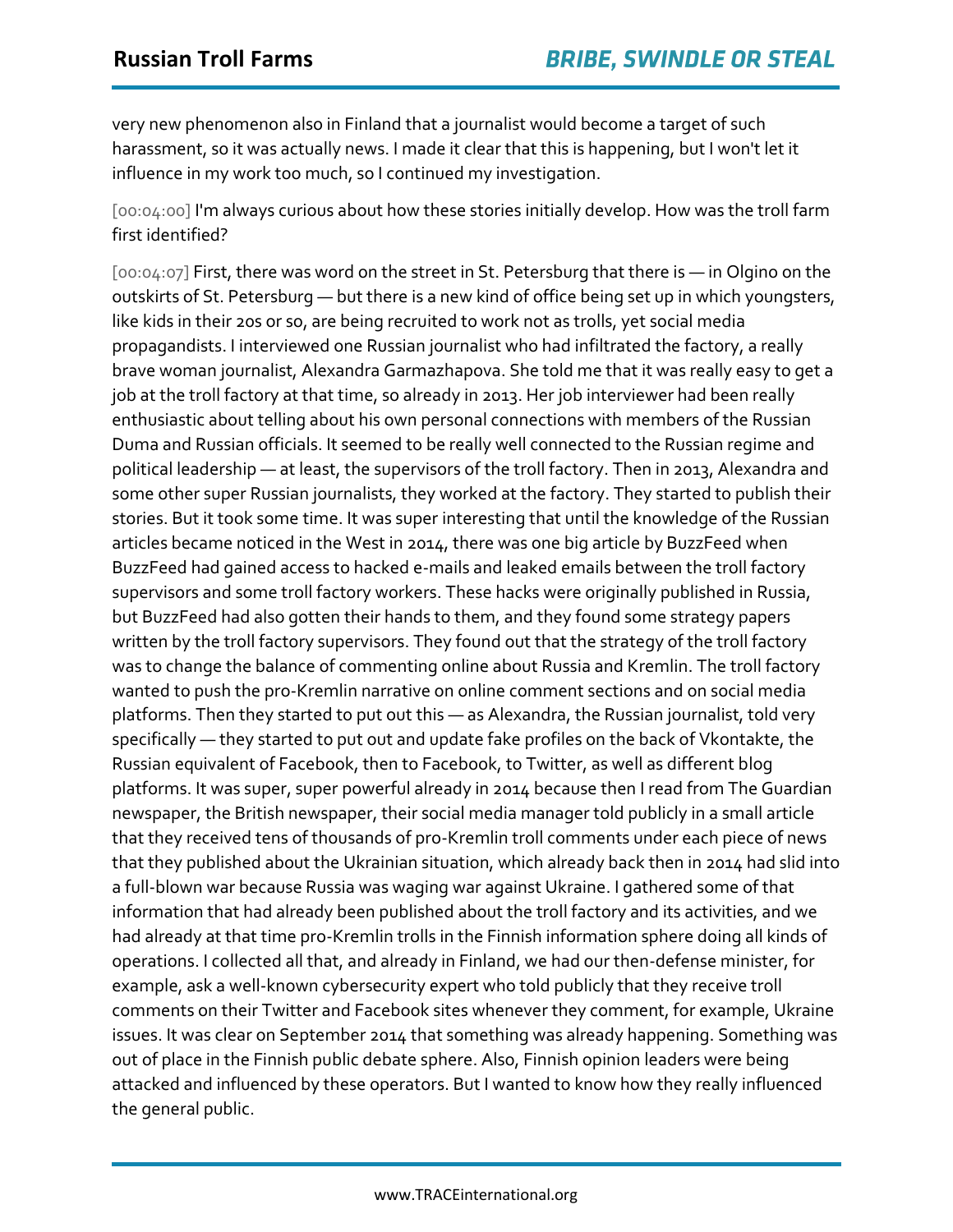[00:08:02] You talk about two different issues here. One is, again, the general propaganda and how undermining that is globally, but also the incitement to certain followers of that propaganda to action, and that's more immediately of concern particularly when somebody's reputation and safety is at risk. I want to come back and revisit some of the issues you've just described, but why don't you bring us through to the recent trial first? Because in many respects, that underscores how seriously the Finnish government took this.

[00:08:40] Definitely. The trial was — at least, the outcome of the trial — was just such a massive, big relief for me personally, as well as to many other journalists and public debaters, public discussioners who had become afraid that they would become targets of a similar kind of paid campaign as I have become throughout the years. Now, for the first time, it really looks that at least parts of the smearing against me have toned down a little bit. In 2016, after the smearing had been ongoing against me for one-and-a-half years, and it has already shown a really serious impact and influence in my personal security, I filed a criminal complaint of stalking and libels and possible aggravated libels and privacy breaches. It took some time for the police to investigate it and to get the suspected perpetrators to hearings. Altogether, I had to wait for over a couple of years for the outcome, but in the end, the perpetrators, they received what some analysts say are very extraordinarily harsh sentences because they were convicted for aggravated libel and stalking, as well as inciting aggravated libel and assisting aggravated libel against me. A total of over two years, almost three years, of conditional and unconditional prison sentences. Also, they were ordered to pay quite big damages, not just for me, but also because they had some other victims as well. Altogether, 136,000 euros. That is what the justice experts say is a historically strict sentence. It was really a good sentence in also another way because the trial itself, which was taking place in June in Helsinki, it was like some kind of really scary simulation on what kind of spillover effects — like physical threatening incidents — digital propaganda, as well as incitement on the cyber sphere, can have in the actual world, in the physical world. I have to go to the court in police escort because there had been active threats against me by actual people, of whom one even had an active plan on how she would attack me in the stairs of the courtroom. The pro-Kremlin and pro-racism and hate speech agitators online, they had been inciting and fueling actual people — their followers — to come physically to the Helsinki District Court and to protest against the court, protest against me, to come close to me, to feel me, to so-called ask me questions. Basically, they were being incited to harass me. It was so horrible, and it was so scary because you would expect that if you sometimes have to go to court, which is in itself a very severe thing, serious thing, you would expect that you could go there in peace, especially in a very peaceful and stable country like Finland. But because there had been so aggressive incitements of actual, normal, everyday people who just happened to like the narratives and the choices of words of these professional propagandists, you might get a really serious outcome. I basically had to sit behind walls to secure myself inside the courtroom, which was also full of hate-speech, pro-Kremlin extremists. They even took seats — think about it — from actual, proper, traditional journalists who were there to professionally cover the trial, but because there were so many extremists, they actually took half of the public seats of the courtroom.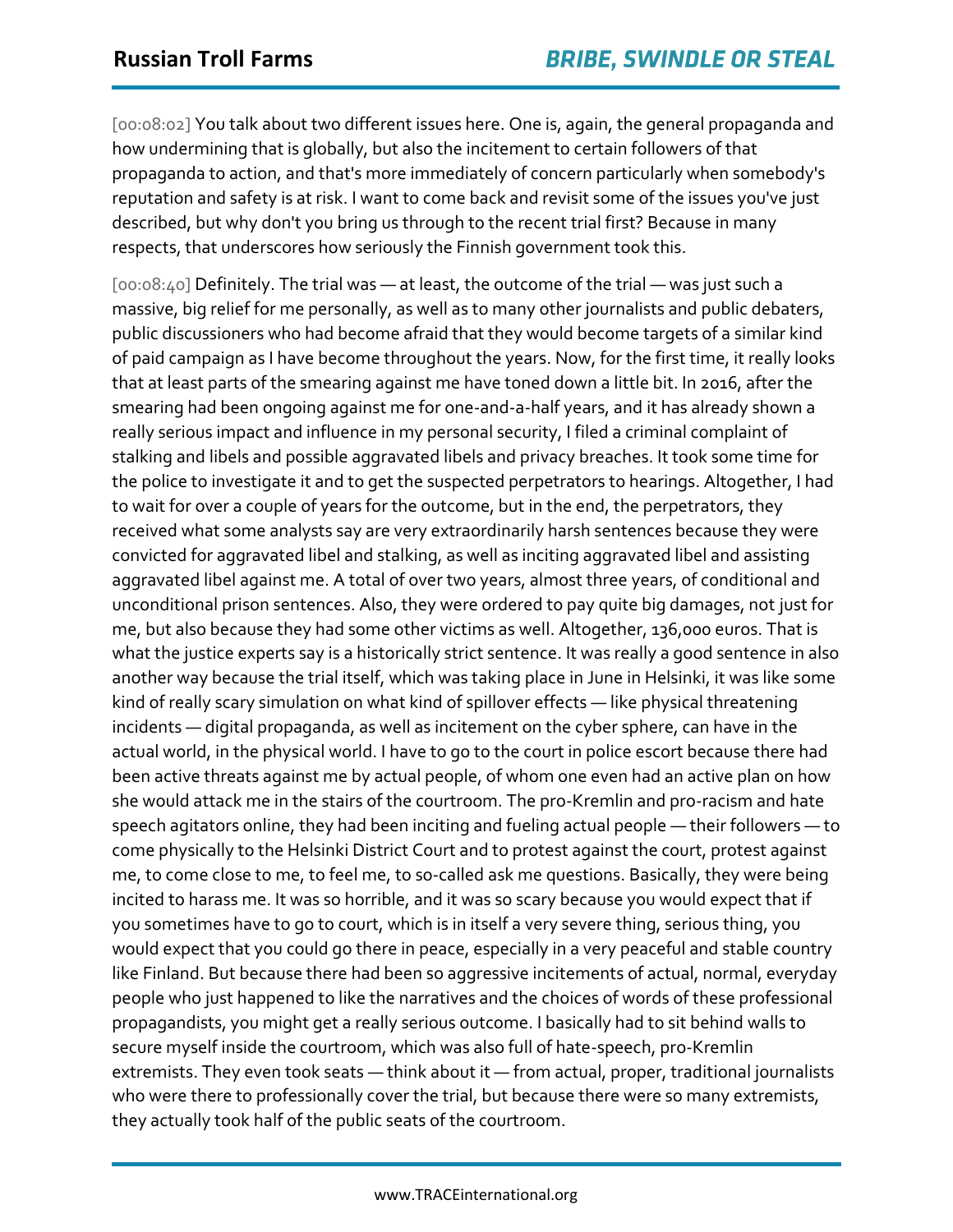[00:13:08] It's interesting you call it a "scary simulation," and that's really such a good phrase because the whole situation — your investigation into these trolls and their followers culminating in this scene in the courtroom — and it does seem especially shocking in Finland, as you say, where we think of the country as stable but also as open-minded and somehow less susceptible to this kind of conduct. It's a wakeup call that, even in Finland, something like this could happen. Could you describe for us what sort of support or response you got from the public in Finland?

[00:13:47] The general public — good, intelligent, well-educated, moderate Finnish people, how we are like on average – they have been super supportive, and I have been really proud. I'm really honored to see how even people who don't know me, who only read about my case from the news or even who saw some of the filth cases being produced about me, they contacted me spontaneously and told me that they really support my job. They really want me to keep going. They hated what the anonymous trolls and harassers are doing to me. Sometimes, even some of the followers — the diehard and true believers of these conspiracy theories about me and all other things that these extremists push — sometimes even some of them have become tired of this campaign against me. For example, in 2016, February, when this filth site, What the F" Paper — so the WTF paper — that pretends. You know, "new site that brings the news that the mainstream media hides from the audience," which is what they say is the only place where freedom of speech is still totally free. When they published an almost 15-year-old court sentence of mine of 300 euros, which I had received for drug use when I was in my twenties, I had a really bad drug problem and was even treated for it and had to pay a justified fine — when WTF paper published this and made even more spins around the story and started suggesting that I had written my investigations under the influence of drugs and that my brain's probably damaged because I have been using drugs, that I am a NATO drug dealer. Even some of the WTF paper's active readers told that now they have had enough, that this is not okay, that maybe they had some relatives who sometimes had some issues with some alcohol or drugs, that this goes now too far. I was specifically happy to see those people approaching to me and saying that, "I like to read the WTF paper stories earlier because they were exciting and different from the so-called mainstream media, but they went too far." But generally, I have to say that the support from the average Finns — who I, as a journalist, serve and who I provide information for and who is the most important audience for me — they have been just so lovable, and with their support, I have been able to continue this. Also, there has been really great support coming from the chief editors of the Finnish normal media. Already in 2016, when WTF put this horrible drug campaign and even contacted my employer and asked them — demanded — for an explanation why my employer employs a drug addict and demanded for my resignation. Soon after, the chief editors started a public joint statement in which they told that they protect their journalists for all kinds of nasty filth campaigns and that they support anyone who becomes targets and that they won't let their journalists be smeared like that. That also reinforced not just me, but also other journalists. Then, again, earlier this year, they made another statement because another journalist became a target by the same operators and, again, because of that, freedom of speech was endangered, but this time, there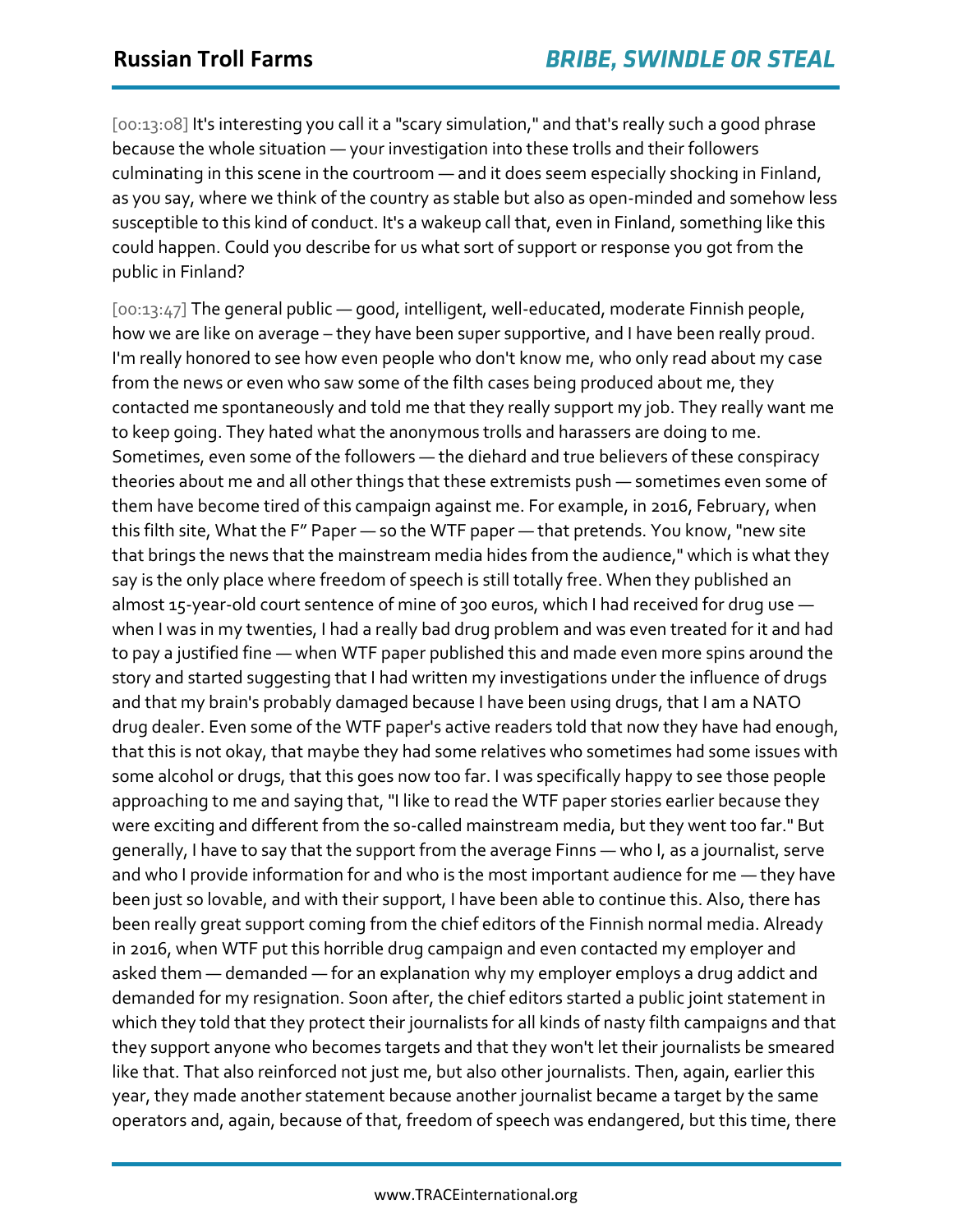were over 80 chief editors, when in 2016, there were something over 20 chief editors. I would say that the journalistic community and the general audience, they have been super, super supportive. In the sentence, it was very important that the judge stated that this kind of activity doesn't have anything to do whatsoever, nothing to do with freedom of speech, that this has everything to do with smearing and filth and even mental violence. This is a really important ruling because this is a really common statement and justification spin that pro-Kremlin extremists, as well as all kinds of neo-Nazi and online, so-called alt-right neo-Nazis are saying. They are justifying even mental violence and harassment and incitement — basically crimes — claiming that they have freedom of speech to do this, but no, they don't. This was now also made clear in court.

[00:18:53] That's an excellent clarification because, of course, hiding behind a free speech argument when they are, in fact, promoting propaganda, but also defaming and risking violence toward a journalist is not in keeping with free speech or longstanding principles of free speech. I think it's valuable that the judge called that out very specifically. You had mentioned that the prison sentences — I think for some of our listeners, over two years, almost three years, will not sound as shocking, but by Finnish standards, where prison sentences are unusual and almost always very brief, that is a striking statement about the culpability of the defendants. This is a financial crime podcast, and while, of course, there is a financial crime element to this — the troll farms are businesses, even if they are businesses for a hateful and deeply depressing purpose — but there were some side stories to this as well. I wonder if you can describe the fundraising fraud that coexisted alongside this larger story.

[00:20:00] Interestingly, this site — this Finnish language, fake news, pro-Kremlin paid site as well as many other sites that I have been investigating, they tried to frame themselves as if they are legitimate, crowd-sourced and crowd-financed citizen-journalist projects. By that, it looks that they are hiding their sources of bigger income, but they also — and specifically now, in this WTF paper's case — they have succeeded in collecting actual sums from actual people. Police found out in their investigations that, in the course of one year, hundreds of Finnish people had to be donating money to Ilja Janitskin, the owner and founder of What the F" Paper fake news site. The police had just looked into a Janitskin's bank account and found some big amount of actual people who are willing to finance such hate-mongering and fear-mongering and activity that, for example, frames all Muslims and refugees as some kind of terrorist rapists. Unfortunately, these malicious actors, they do not obey the laws that, in Finland, are very strict. You are not entitled to collect any kind of money without giving something in return. In this case, nothing was promised in return. Many other fake news sites, for example, buy in the English language as well. They also collect money, and they abuse different American and Western companies in their activity. WTF paper specifically has abused PayPal and has applied "donate" buttons to its site, but I have actually tried — I sometimes contacted PayPal with some of my friends. They have this service where you can report possible misuse of their service. Me and my friends, we actually reported it, and we sent the links to PayPal showing that, "This site is under police investigations. That the site has been suspected of over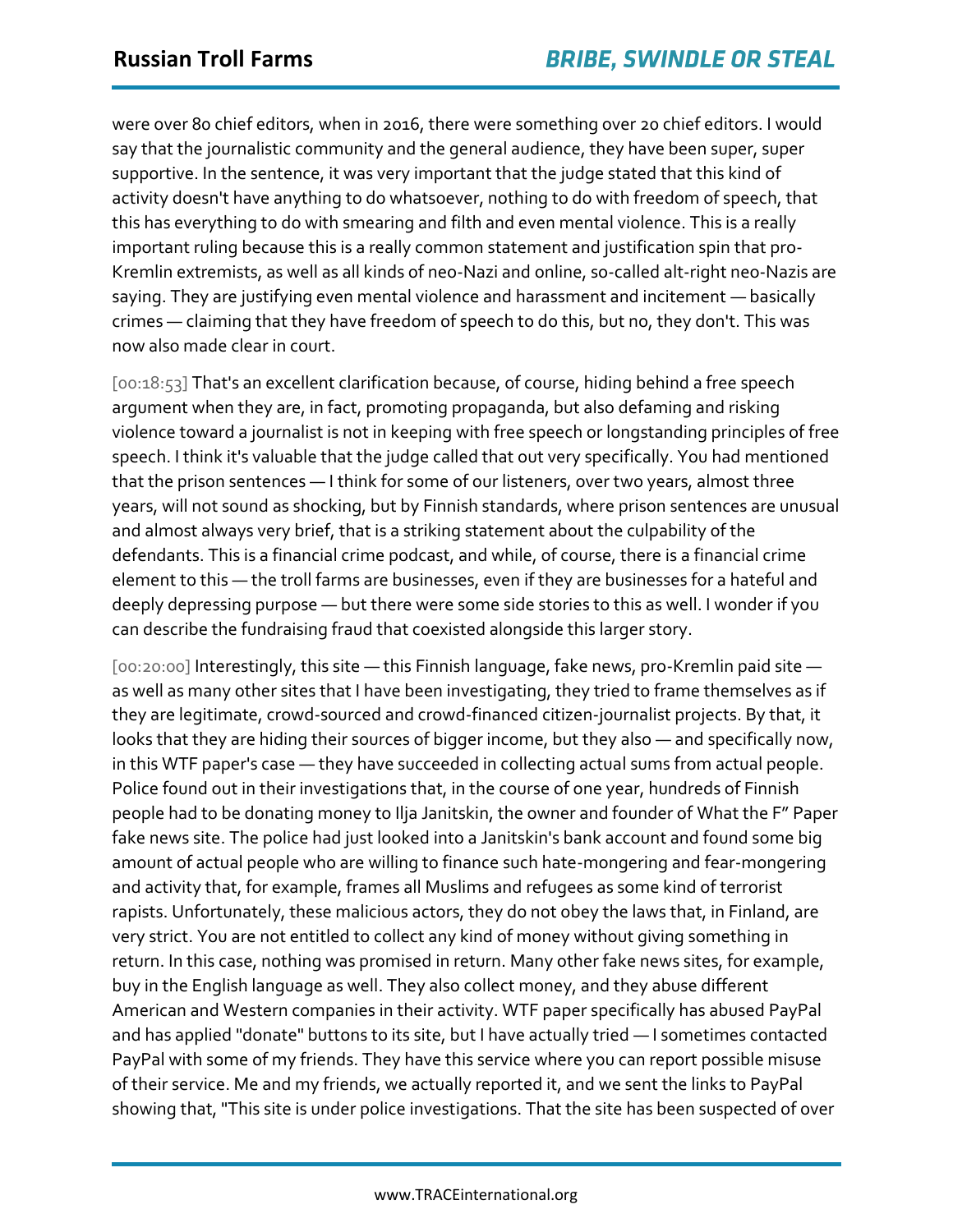50 crimes of multiple victims. Maybe you don't want to help such site fund their anonymous filth-spreading," but PayPal didn't do anything, and they still seem to have the button on their sites.

[00:22:48] You have described PayPal and YouTube and others as enablers of this kind of misconduct. I wonder if you have recommendations beyond just more monitoring for organizations like that, that presumably don't want to be associated with this kind of conduct?

[00:23:09] These companies like YouTube and PayPal, as well as many crowdfunding platforms which are also used by professional pro-Kremlin propagandists — some of them even travel to eastern Ukraine and work alongside Russian soldiers and Russian military intelligence while simultaneously collecting money to finance their activity through YouTube and through different kinds of crowdfunding platforms. It's really amazing that even though, despite many citizen activists in different countries have contacted these companies and asked, "Can you stop helping financing anti-democratic and possibly war crime activities?" They still continue helping these extremists. Definitely, there should be better regulation of these companies political regulation when, as it now seems, these companies are unable or unwilling to regulate themselves on behalf or on the basis of the feedback that they get from concerned citizens who are following this scene. In America, it seems there is a little bit different kind of framework when it comes to regulating different companies. In Europe, there is much more public acceptance towards political decision-making, guiding companies' activities, thus creating laws that actually then help the general public. For example, the European Commission in 2016 demanded that YouTube and Facebook and Twitter, they actually have to remove hate speech from their platforms. The European Commission gave these companies 24 hours' time. Whenever they are reported about hate speech being spread out their platforms, they have 24 hours to remove it. Then a year went by, and the situation which the commission monitored, it became a little bit better. There was small development of the speed and the willingness of these companies to remove the hate speech, but it's still there.

[00:25:27] The public is clearly very conflicted, perhaps more conflicted in the United States than in Europe. It certainly sounds like it because any discussion of removing speech from these platforms is met with this knee-jerk, free speech argument. But of course, there have always been exceptions to free speech. It has never been entirely unregulated, so we do have to find the right balance. We've done a program on this podcast about cryptocurrency, including Bitcoin, and that played a role in this as well with respect to some of the funding.

[00:26:04] It was super interesting. This is also why I appreciate the police's job so much. They can have access to so much information that journalists never could, so in a way, they really dig out new and important information. What they found out during the course of their investigations, that one of these convicted people, who was actually the assistant of the founder of WTF paper site, was substituting whenever he was gone or was unable to run the site. This person was paid a total of tens of thousands of euros worth in Bitcoins. When police asked, "Where did this come from? Who gave this to you?" The person told, "Private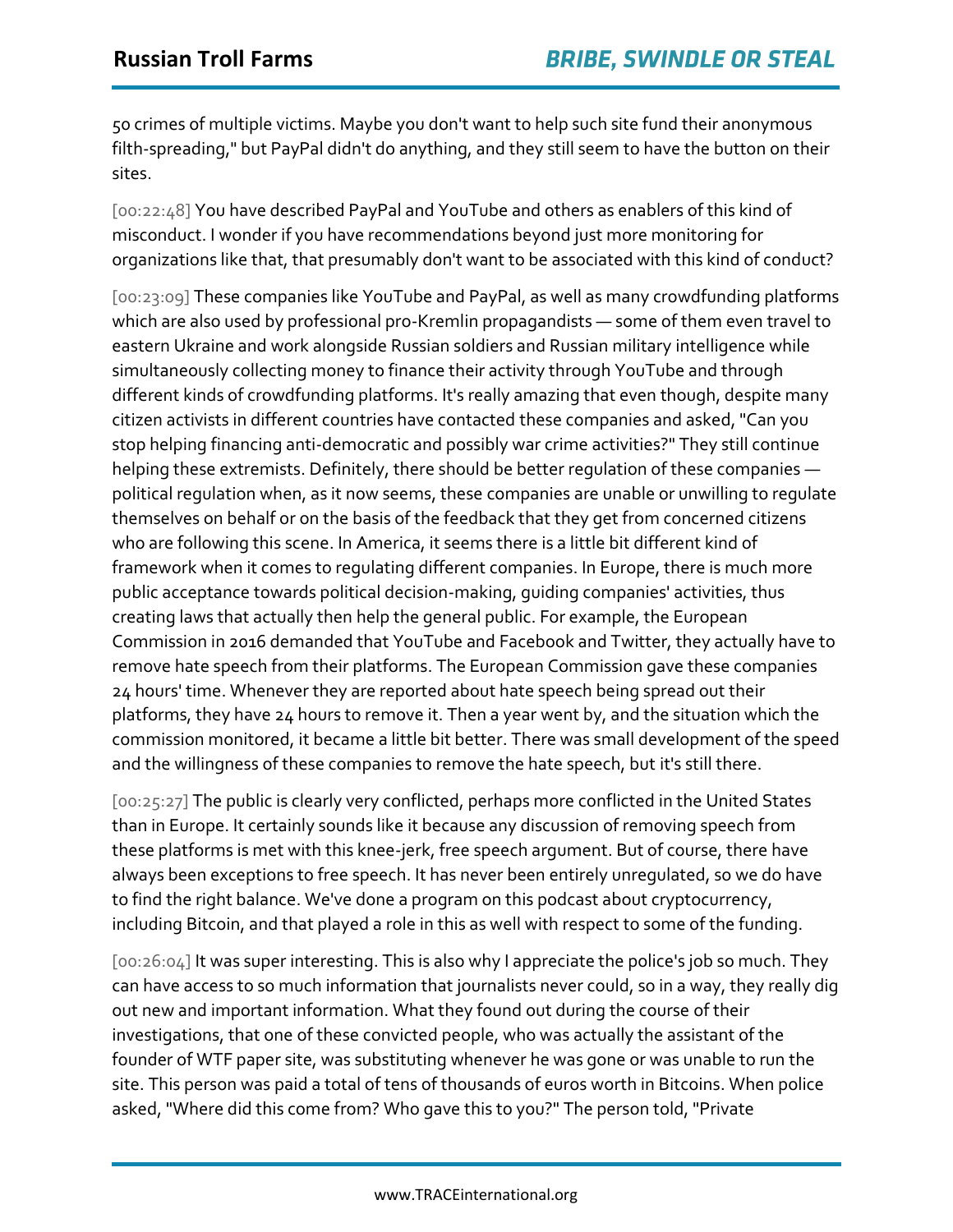philanthropists." The police never could find out because the point of the Bitcoin is to keep the senders and the financiers anonymous — who it was who really financed this — but it's quite clear that no kind of philanthropists finance pro-Kremlin, racist hate speech. One can only imagine where that money must have come from. Also, there were other financing forms, such as so-called "loans" that were very salary—like that were paid through third-party bank accounts, as well as payment by PayPal worth tens of thousands.

[00:27:41] And I recall you saying that the loans had absolutely no contract or other documentation in support of the terms of the loan.

[00:27:48] This is what was told by the person to the police: that they are supposedly loans, but no kind of contracts have been made.

[00:28:00] Journalists are under siege everywhere right now, even in the European Union. Can you describe how the response to your investigation has changed the way you live or the way you do your job?

[00:28:14] That's really the hardest part for me because I realized already, from the very beginning, that it looks like, ultimately, I have to make the very personal choice of, "Do I want to continue investigating this topic?" Which really, really needed to be investigated and put out there in the public, and, "Do I really want to put myself on the line?" Because it was very simple. I was being constantly communicated that if I just stay quiet, do not go to the publicity and tell about my investigations, or if I don't produce any more stories, I will be left alone. I will be doing just fine. But as long as I kept on speaking about the topic, as long as I kept on giving speeches, public trainings, interviews, even posting about this topic on my own social media, on Facebook or Twitter, I was immediately given – you would call this kind of like an electric shock — so in the form of another filth piece showing that, again, my activity had been stalked and mocked and smeared and twisted in an unrecognizable form. I really had to then think, "Am I really capable of doing this? Do I really trust that someday the Finnish police will look into this? Do I really trust that I could win this case in court? And am I willing to live with this also in my free time?" Because the trolls and the harassers, they don't care whether I was on vacation or whether I wanted to be left alone. The flow of these hateful messages coming from — some of them in different languages — and death threats and rape fantasies. It was just overwhelming. Basically, what I had to then start to do was to even start looking around when I have been walking in the streets of Helsinki because there have been cases in which a person has recognized me and started yelling at me and my name, and I had to ask, "Where do you know me? Like, why do you call my name?" And the person would tell me that, "I recognized you from the What the F" Paper pieces." I really had to start — I actually even installed a security system to my own home. There are many, many, many security precautions that I had to take, and this already actually started in the course of the very first week of this extraordinary campaign. Already then, I had to contact my supervisors who then contacted the security organization of the Finnish broadcasting company, and then we actually went to the security officials because they were then — at the end, it is the Finnish country, the Finnish